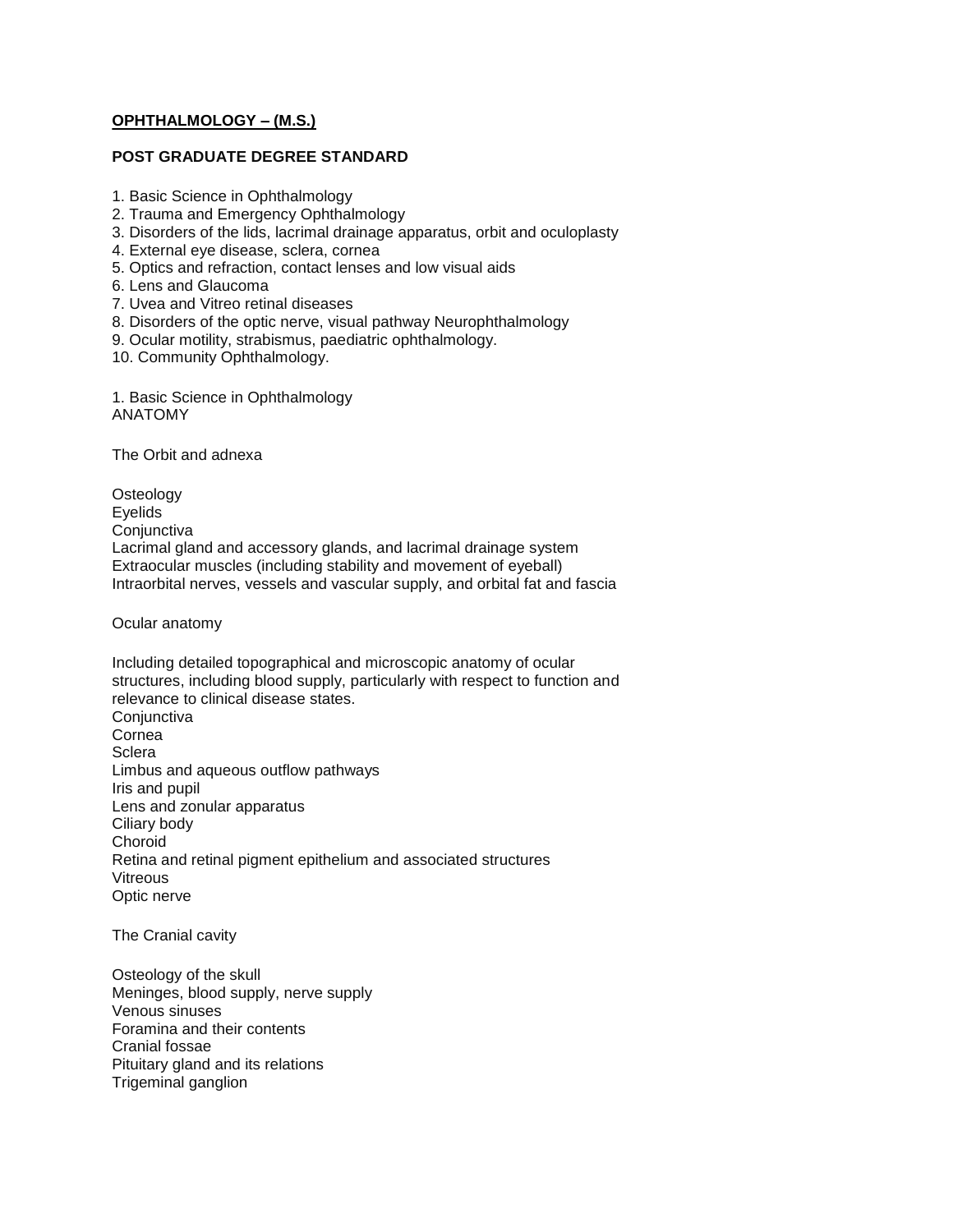#### Central nervous system

Cerebral hemispheres and cerebellum Surface appearance Internal structure Cortical areas **Ventricles** Formation and circulation of cerebrospinal fluid Blood supply and venous drainage Microscopic anatomy Brain stem **Midhrain** Pons Medulla and fourth ventricle Nuclei of cranial nerves Cranial nerves Origin, course and distribution Spinal canal including spinal cord, venous plexus, meninges, and subarachnoid space Specilised anatomy of visual system Visual pathways – visual cortex, cortical connections and associated areas Structures involved in control of eye movements Autonomic nervous system and the eye.

Head and neck anatomy

Special areas to be covered include: Nose, mouth and paranasal air sinuses Lateral wall of nose, septum, vessels and nerves, oseteology, anatomy, relations and development of air sinuses The face and scalp Muscles, nerves and vessels, temporal fossa, zygomatic arch, salivary glands and temporomandibular joint The infratemporal fossa and pterygopalatine fossa Muscles, vessels, nerves, carotid sheath, pterygopalatine ganglion General topography of the neck Posterior triangle, anterior triangle, suprahyoid region, prevertebral region, root of the neck Respiratory system The anatomy of the mouth, pharynx, soft palate and larynx with particular reference to bulbar palsies and tracheostomy Lympathatic drainage of the head and neck Including face

Ocular Physiology

Biochemistry of tears, aqueous and vitreous humuor Physiology and biochemistry of cornea Lacrimal system Lens metabolism Retina photoreceptors, includings vitamin A metabolism and phototransduction Retinal pigment epithelium Choroid Blood-ocular barrier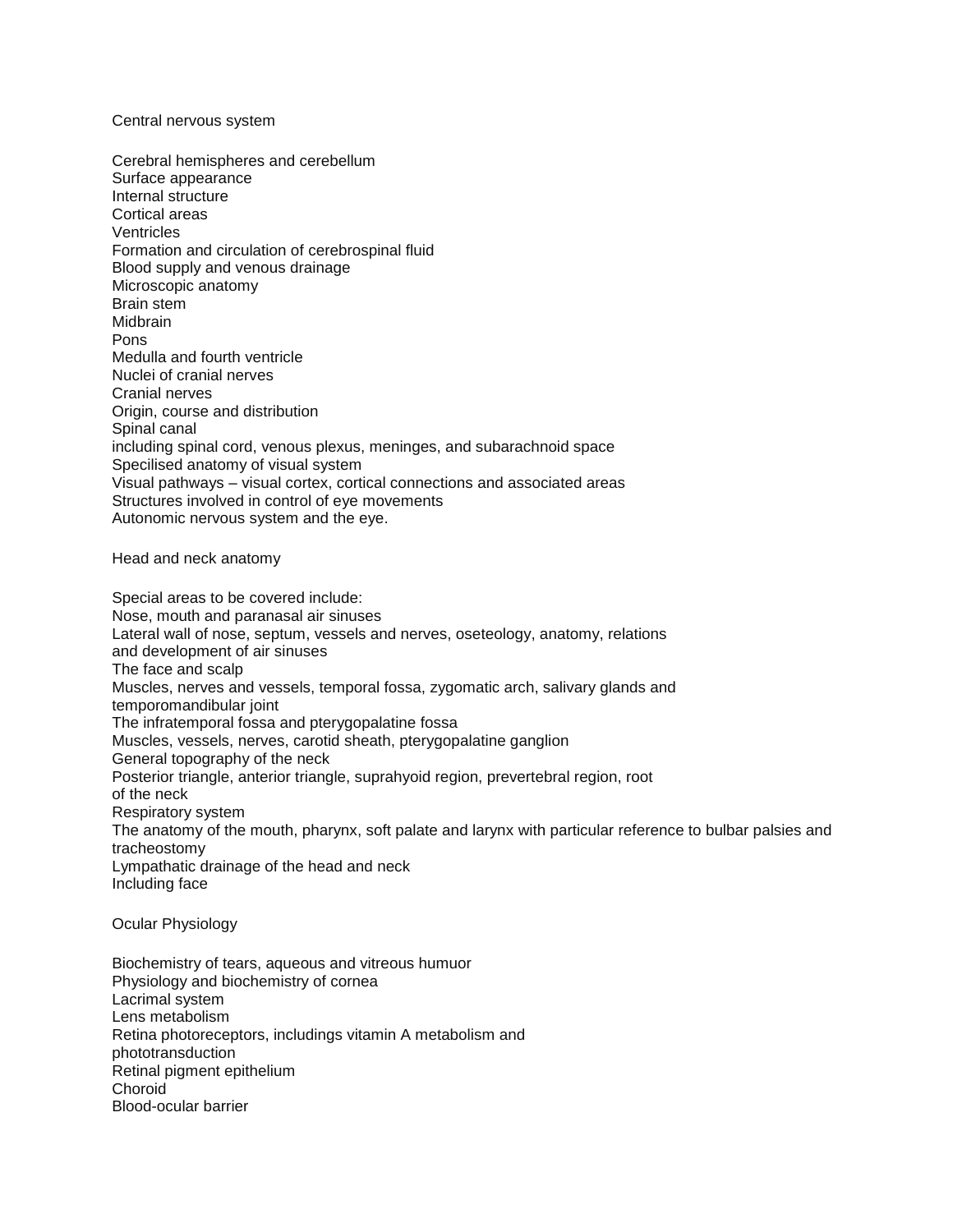## Physiology of vision

Visual acuity Accomodation Pupillary reflexes Light detection and dark adaptation Colour vision Electrophysiology of the visual system

Visual fields and visual pathways (including retinotopic organization) Processing of light stimuli Contrast sensitivity Eye movements **Stereopsis** Motion detection Visual perception

# **GENETICS**

Chromosomes and cell division Methods of genetic analysis Mendelian inheritance X-linked inheritance Mitochondrial inheritance Linkage analysis and disequilibrium and population genetics Chromosome mapping Gene mutations Oncogenes, and genetics of malignancy (including retinoblastoma) Inherited ocular disease : including for example retinitis pigmentosa, aniridia, choroidaemia, stationary night blindness, Norrie's disease Genetics of ocular disorders and of general conditions which contain an ocular component Principles of gene therapy

## MOLECULAR AND CELL BIOLOGY

Cell organelles, recepotors and receptor signaling Plasma membrane Cytoskeleton and its relation to cell motility and contractility **Nucleus** Cell-cell communication Protein synthesis – pre – and post-transcriptional and translational control Moelcular biology of protein synthesis

## RECEPTOR PHYSIOLOGY

Secondary messengers and intracellular signaling Understanding of molecular biological techniques (also in relation to genetics) including: Polymerase chain reaction Northern and Southern Blotting In situ hybridization Extracelluar matrix (particularly with respect to ocular structures)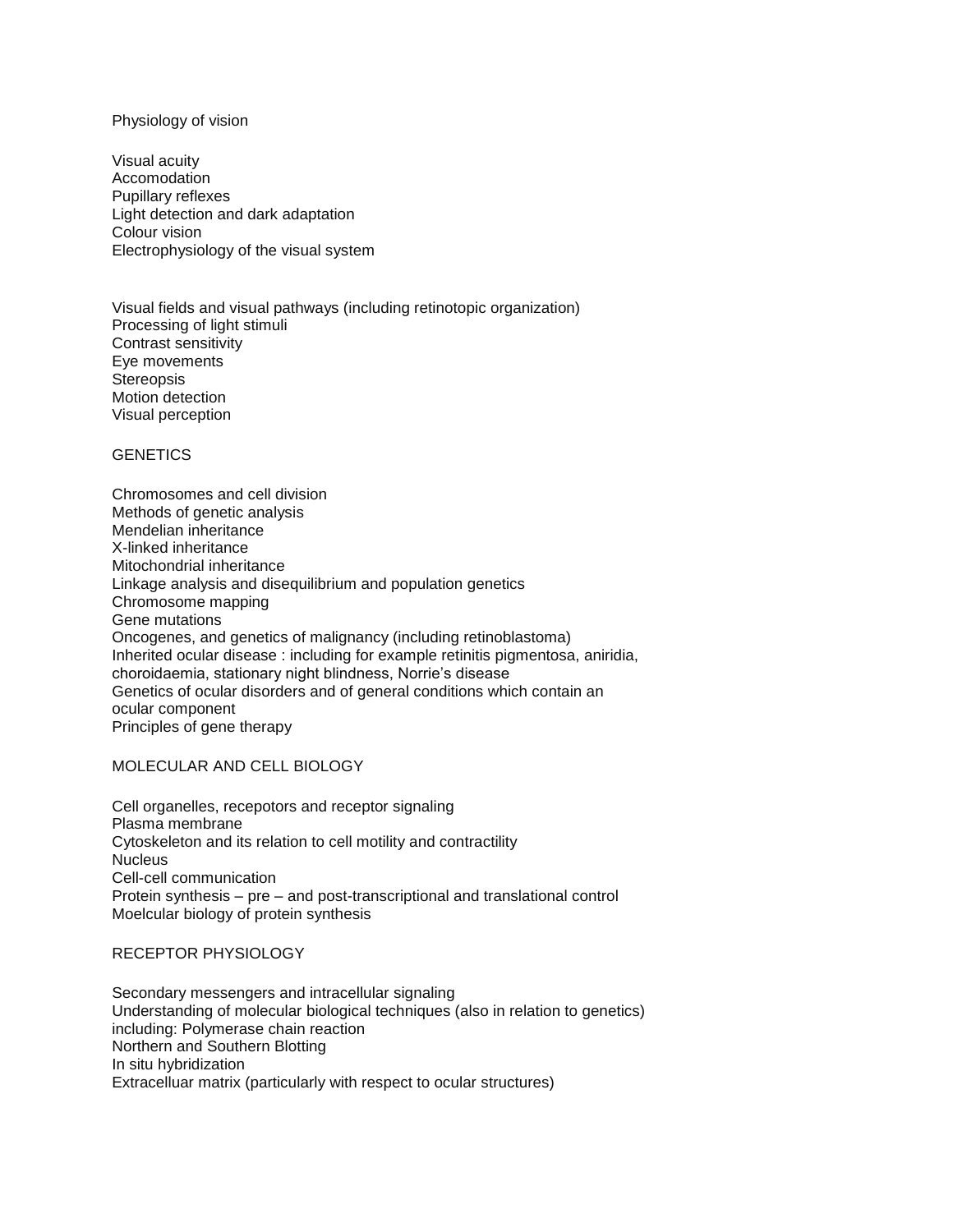Collagen synthesis – types and function Proteoglycans, glycoproteins, fibronectin, laminin and glycosaminoglycans

Retinal neurochemistry

PHARMACOLOGY

Pharmacokinetics and pharmacodynamics Drug receptor and secondary messengers : cellular mechanisms of drug action Methods of drug delivery for ophthalmic agents, pharmacokinetics of individual

Methods

Pharmacology of:

Cholinergic and adrenergic systems Drug control of intraocular pressure Serotonin Histamine Anti-inflammatory agents Anti-infective agents Immunosuppressants Local anaesthetics **Analgesics** Mechanisms of drug toxicity and drugs which specifically cause ocular toxicity

MICROBIOLOGY

Principles of Infection

Culture media

Bacteria

Gram staining and classification Exo and endotoxins Mechanisms of virulence and pathogenicity Synergic infections Antibiotics : including mechanisms of action, bacterial resistance Host defence mechanisms against bacterial infection, with particular reference to ocular defence Commensal eye flora

Viruses

**Classifications** Structure and replication Host defence against viral infection Antiviral agents Specific antiviral agents: mechanisms of action Laboratory methods for viral detection Viral infections of the eye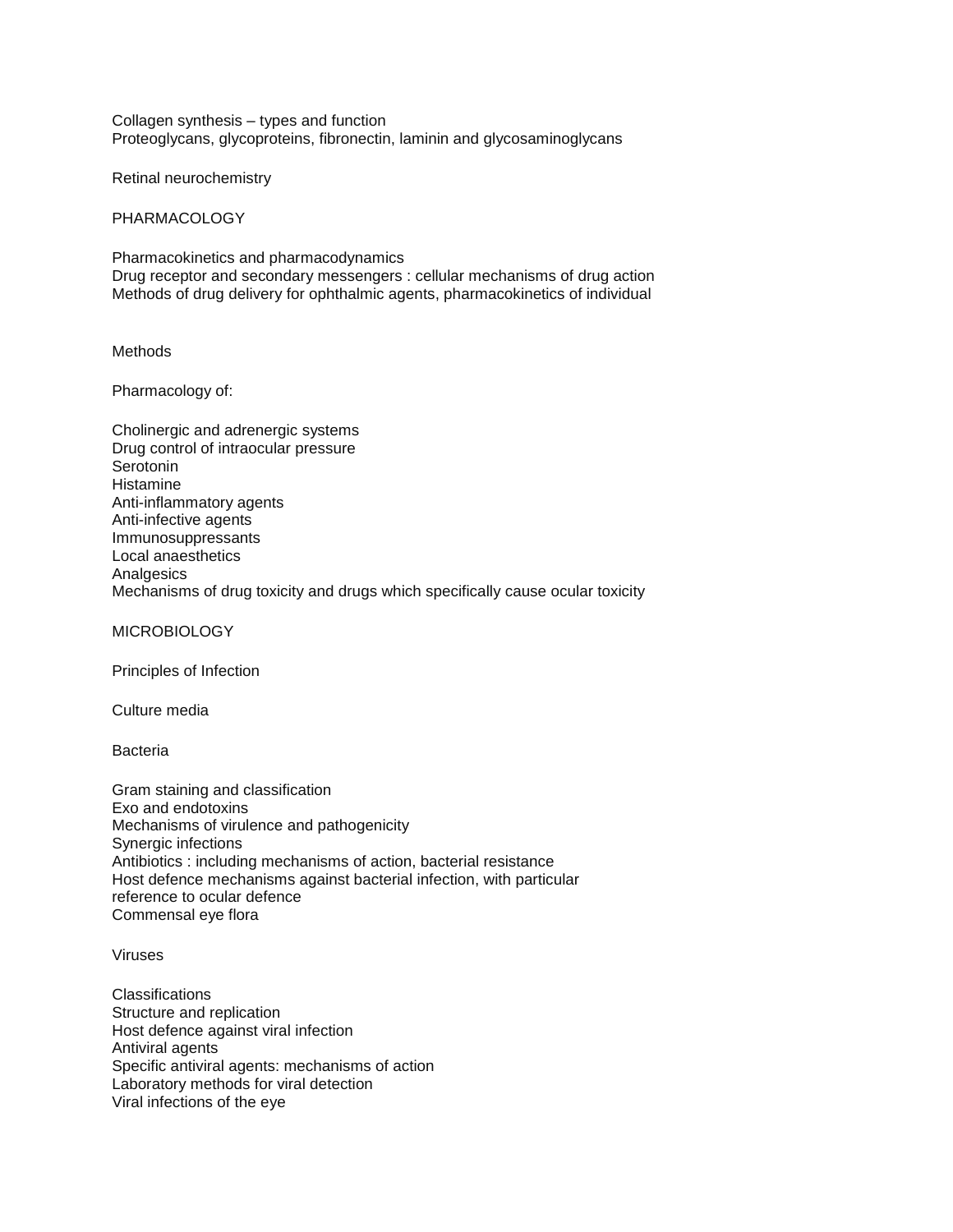HIV AND AIDS

Classification, diagnosis, laboratory diagnosis and monitoring of HIV infection Neuro-opthalmic opportunistic infections Anti HIV agents

Fungi

Classification: Ocular fungal infections Host factors which predispose to fungal infection Antifungal agents

**Others** 

Toxoplasmosis Chlamydia Acanthamoeba Helminthic infections Antimicrobials

**PATHOLOGY** 

CLINICAL FEATURES AND MANAGEMENT OF:

Eyelid tumours Tumours of conjunctiva and cornea Uveal tumours Retinolblastoma (including genetics) Metastatic disease to the eye and orbit Orbital tumours in children and adults

Cornea

Inflammation, including graft rejection, dystrophies and degenerations

Lens

Cataract formation

Uvea

Inflammation Vascular disease Infection **Tumours** 

Retina

Vascular disease Degenerative disease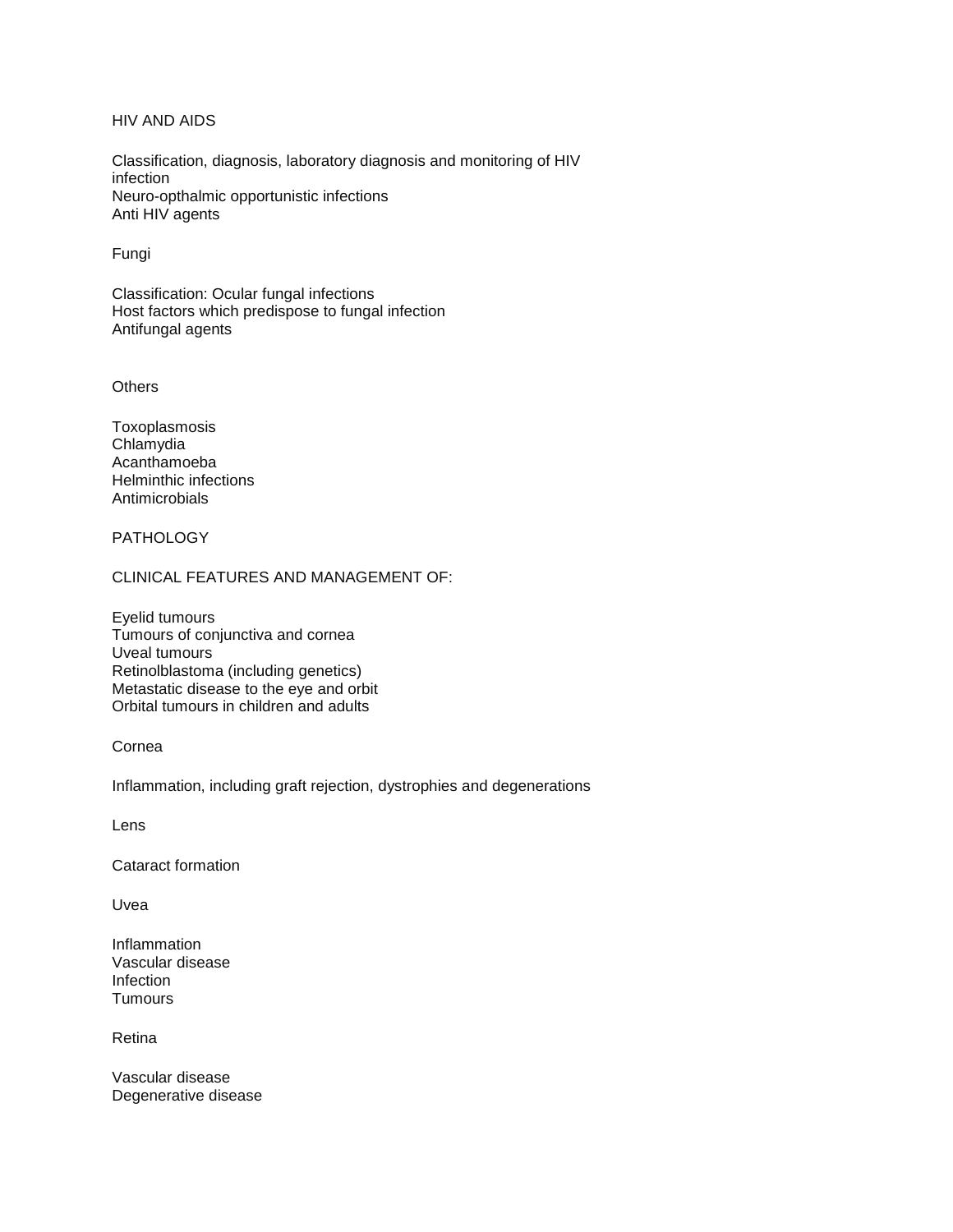Dystophies **Detachment** Infection **Tumours** 

Optic nerve

Vascular disease Toxic Inflammatory and neoplastic disease

Phacomatoses

Glaucoma

**Orbit** 

Inflammations **Tumours** 

Pathological findings in the eye and orbit in systemic disease

**Diabetes** Thyroid disease Vascular disease

Pathology of infectious disease

Cornea Intraocular **Orbital** Intracranial

Vitamin metabolism and deficiency states

**IMMUNOLOGY** Innate and acquired immunity Effector mechanisms of immune response Humoral immunity and antibody class and function Cellular immunity Immunity against microbes (see microbiology) T and B Cells : cluster differentiation, phenotype, T and B cell activation MHC antigens, antigen presenting cells and antigen processing Immune mechanisms of tissue damage Interleukins, complement Immunodeficiency (see microbiology) and immunosupression (see pharmacology) Organ transplantation and pathophysiology of allograft rejection

OPTICS AND REFRACTION

PHYSICAL OPTICS

Properties of light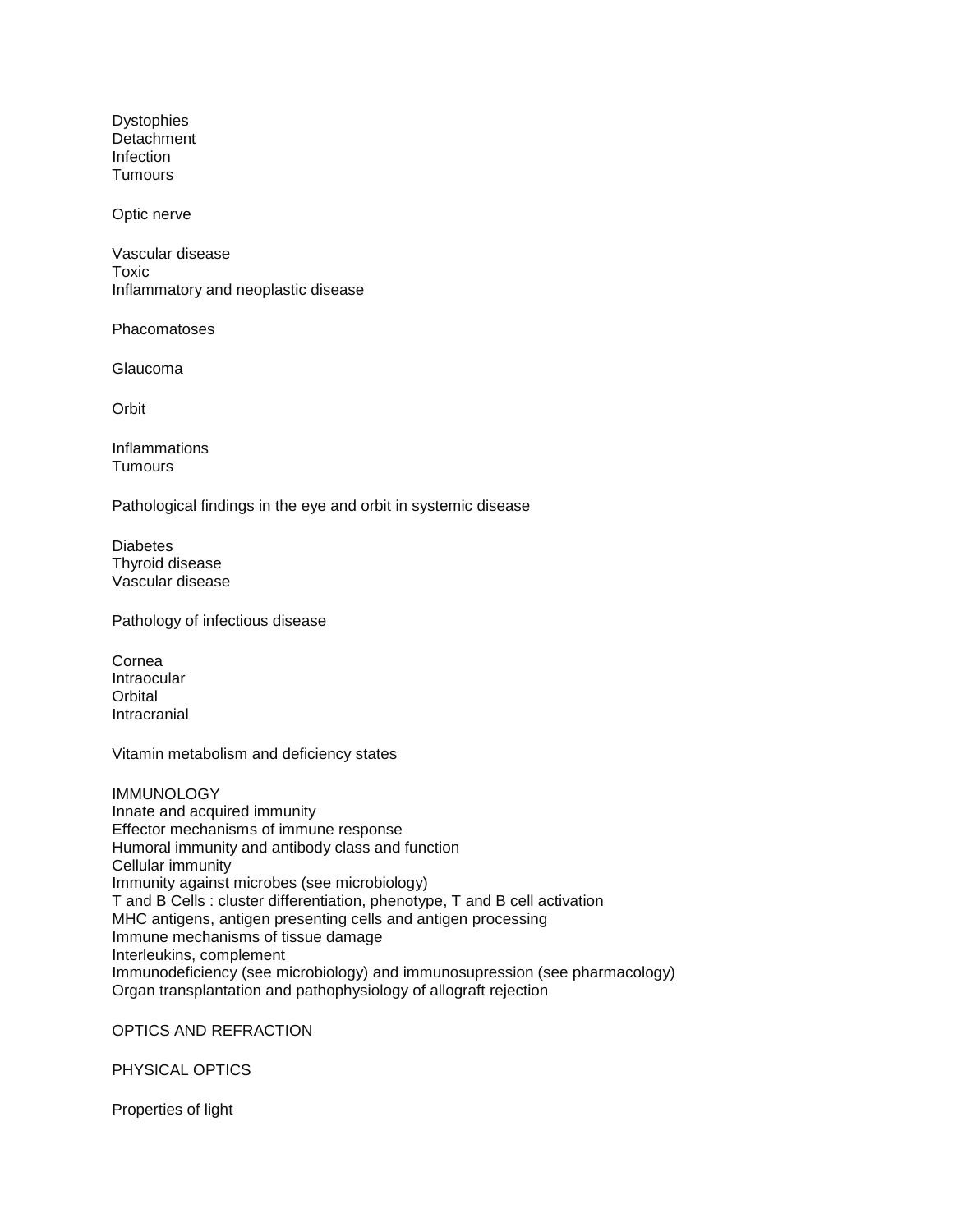Visible light and its place in the electromagnetic spectrum Wavelength and frequency Propogation of light Wave and particle theory Fluorescene and phosphorescence Absorption and transmission of electromagnetic radiation by the eye Opthalmic hazards of different electromagnectic radiations Diffraction, Interference, Polarization, Transmission and Absorption Laser Theory History and development of lasers Properties of laser light **Coherence** Solid crystal lasers Gas discharge tube lasers Dye lasers Q switching Pulsed and continuous wave lasers Laser hazards and safety

#### GEOMETRIC OPTICS

#### **Basics**

Reflection at plane and curved surfaces, the images produced and their character including ray diagrams **Refraction** Refractive index Critical angle Total internal reflection Prisms (including Fresnels), power and notation Lenses Spherical lenses Cardinal points, axes and principal ray diagrams Character of images produced Power and notation of lenses Magnification Thin and thick lenses and their formulae Prismatic effect of decentring lenses Principles of the pin hole Principles of the stenopaeic slit Aspheric lenses and their use in ophthalmology Cylindrical lenses and their focal characteristics Maddox rod Jackson's cross cylinder Astimatic lenses Conoid of Sturm Circle of least confusion Confocal optics

#### CLINICAL OPTICS

**Basics** 

Optics of the normal eye including accommodation, accommodative reserve, near synkinesis and the changes in accommodative reserve with time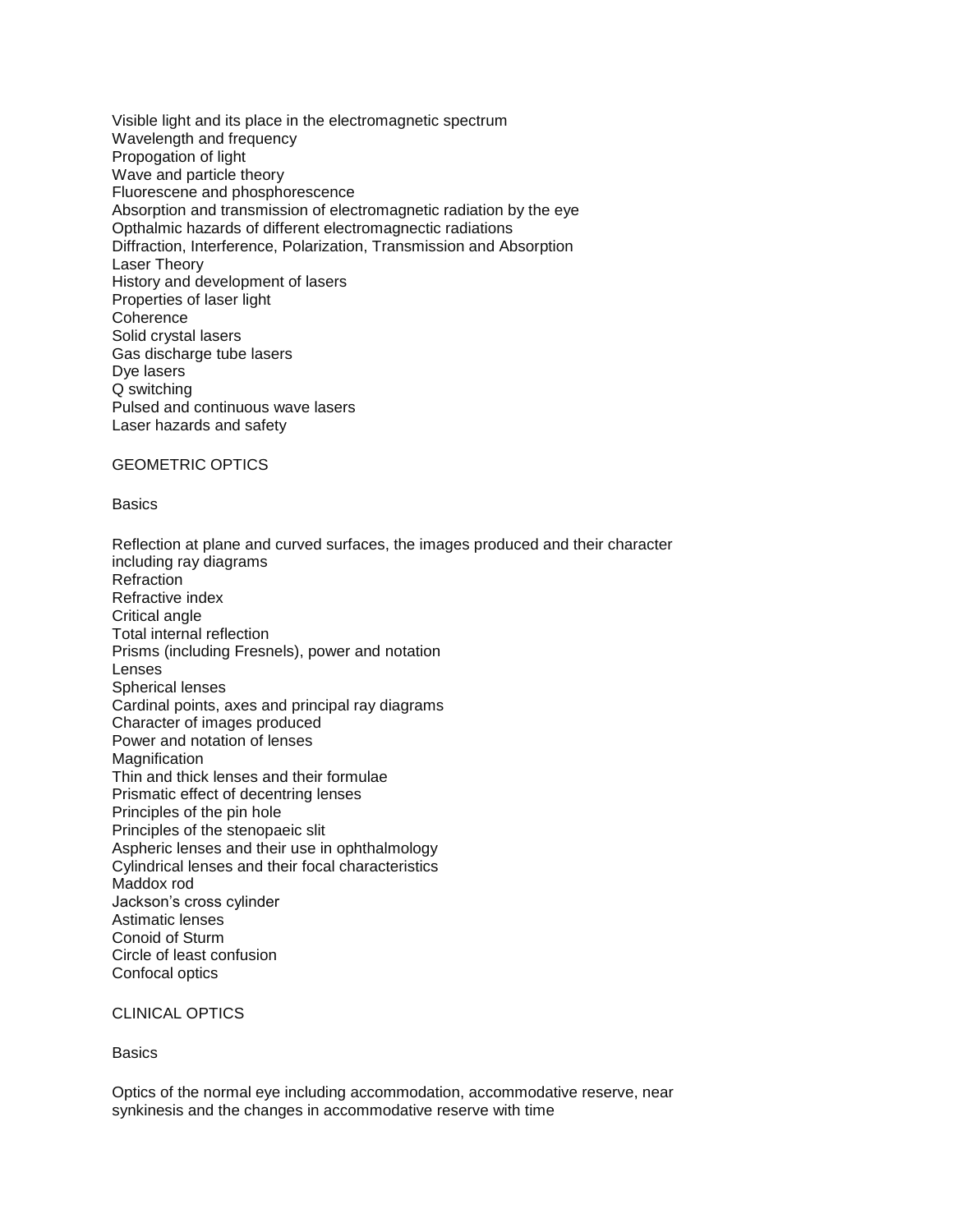The schematic and reduced eye Refractive indices of ophthalmic media including the tear film The effect of pupil diameter Use of the pinhole Visual acuity Snellen and Log MAR theory Contrast sensitivity gratings and the Peli-Robson Test

## Refractive error and its correction

Emmetropia Myopia and hypermetropia: Prevalence, inheritance, aetiology and associations Astigmatism: Regular and irregular astimatism and principles of its correction Pinhole, stenopaeic slit and contact lens in its investigation Keratoscopic patterns in regular and irregular astigmatism Accomodative reserve and its variation with age Presbyopia Aphakia Pseudophakia

Clinical refraction

Retinoscopy including recognition of abnormal retinoscopy reflexes Retinoscopy and prescribing in children Cycleplegic agents, their effects and hazards Subjective refraction Pinhole and Duochrome test Interpupillary distance and back vertex distance Decentring of lenses Anisometropia and aniseikonia and the practical limits for spectacles Prescribing for presbyopia Muscle balance tests

Spectacle lenses

Spectacle lenses and their notation **Transposition** Spherical equivalent Identification of unknown lenses Recognistion of plus and minus lenses clinically Detection of prisims Neutralisation and focimetry Use of the Geneva lens measure and its limitations Aberrations of lenses and their minimization Bifocal, multifocal and varifocal lenses Best form lenses

Contact lenses

Classification **Materials** Advantages over spectacles (especially for high ametropia)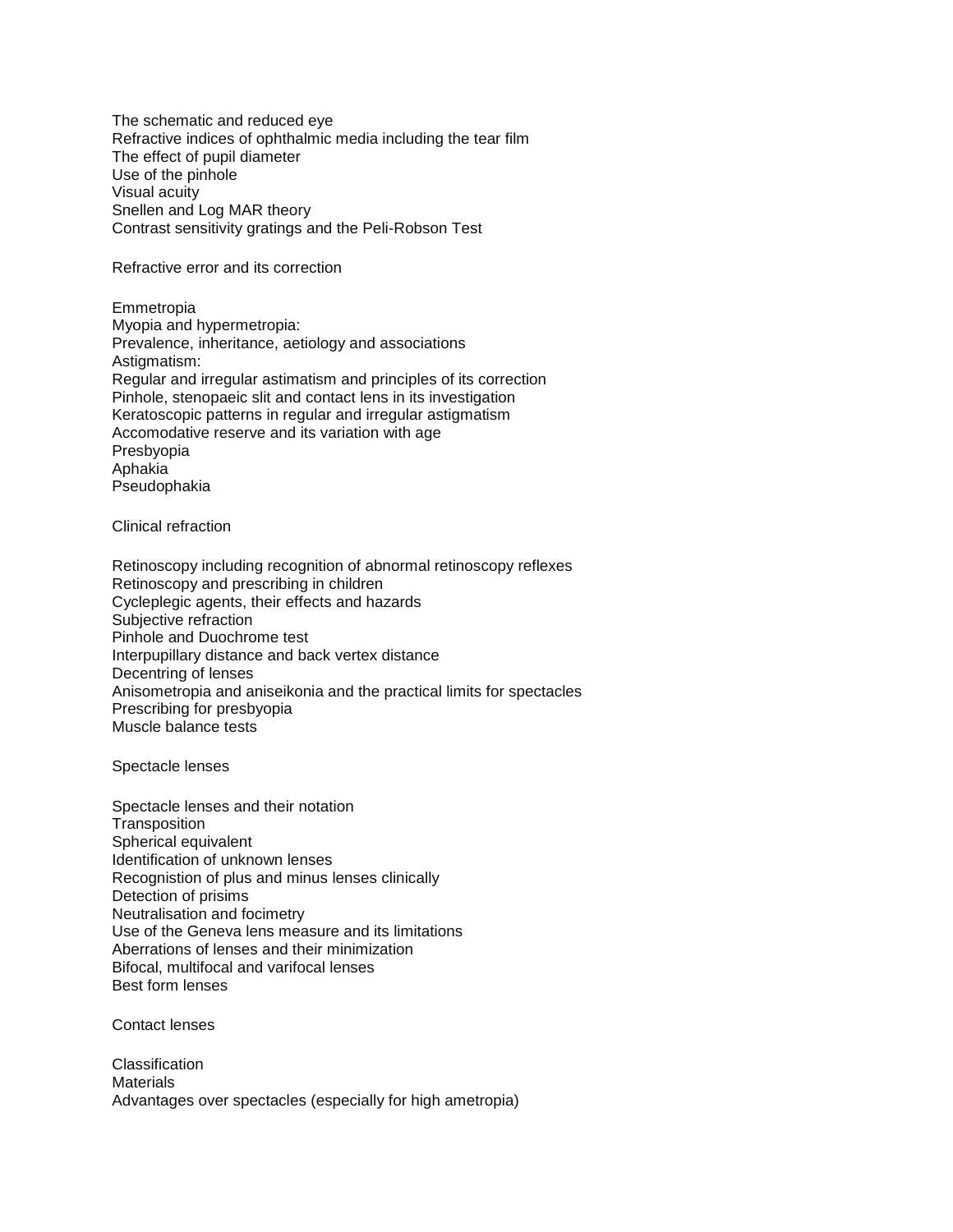Optical principles of refractive surgey

Radial keratotomy Surface laser LASIK Principles of intracorneal rings Phakic introcular lenses Clear lens extraction Correction of high ametropia Optical advantages and disadvantages of different methods The candidates should have a detailed knowledge of: Direct and indirect ophthalmoscope Retinoscope Slit-lamp biomicroscope Applanation tonometer Operating microscope Focimeter The candidate should be familiar with the optical principles of: Slit-lamp diagnostic and therapeutic lenses Simple magnifiers Telescopic low visual aids Lensmeter **Autorefractors** Keratometer Endothelial specular microscope and confocal microscopy Placido's disc and keratoscope Optical pachymetry Placido and elevation computerized corneal topography Zoom lenses Lee screen / Hess chart Synoptophore Fundus and slit-lamp cameras Scanning laser ophthalmoscope

## EXTERNAL EYE AND CORNEA

Eyelid

General and dermatological problems and eyelid margin disease, including meibomian gland dysfunction Dry eye – causes, symptoms and management

2. Trauma and Emergency Ophthalmology

Essential topics/experience To have become familiar with the following:

· Superficial ocular trauma: including assessment and treatment of foreigh bodies, abrasions and minor lid lacerations

· Severe blunt ocular injury: management of hyphaema - recognition and initial management of more severe injury.

· Severe orbtal injury: recognition and initial care of corneal and scleral wounds; recognition of acqueous leakage and tissue prolapse.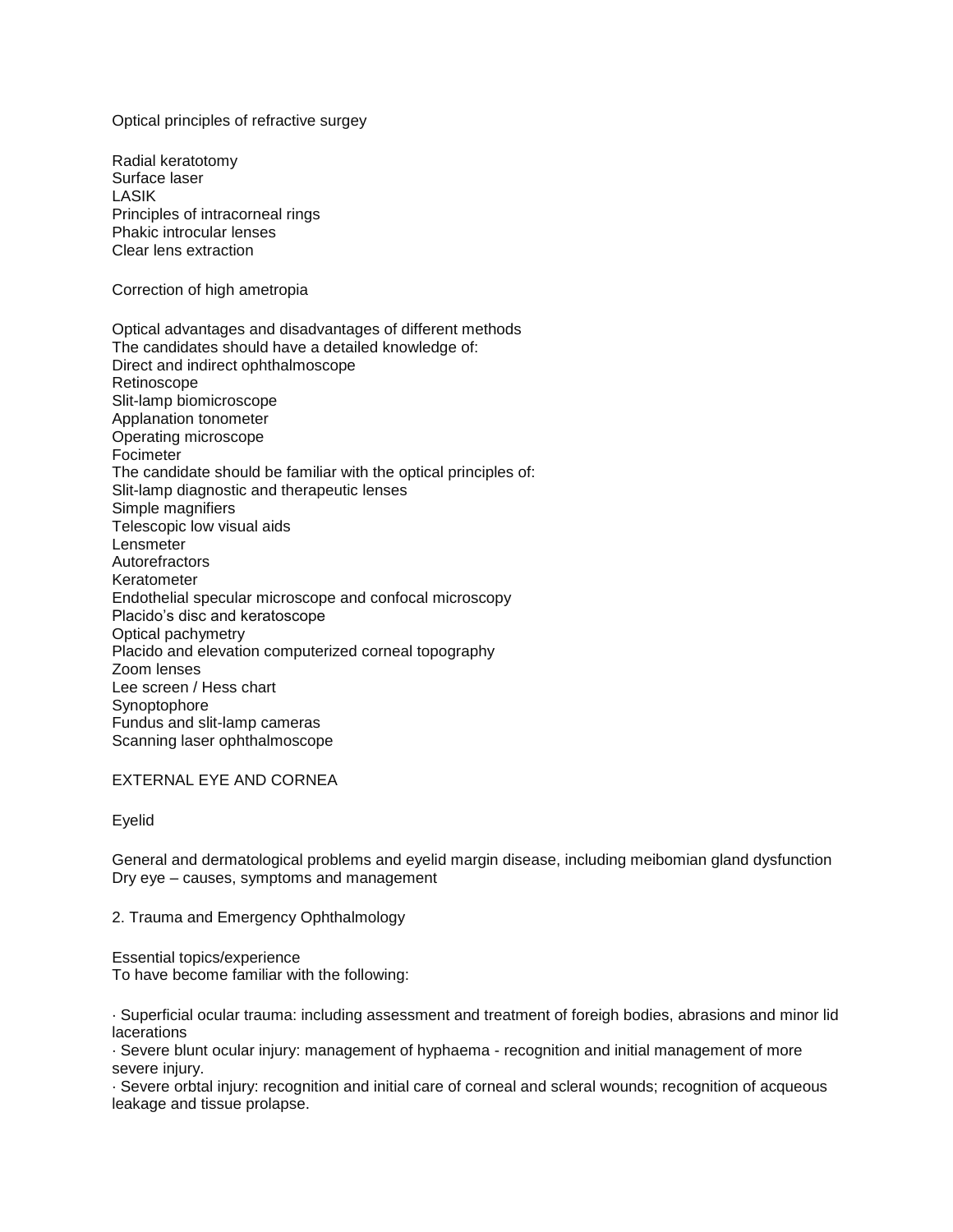· Retained intraocular foreign body; anticipation from history, confiirmation of X-ray and CT Scan.

· Sudden painless loss of vision; recognition of retinal arterial occlusion, central retinal vein occlusion, acute ischaemic optic neuropathy, optic neuritis, urgency of treatment.

- · Severe intraocular infection; recognition and initial investigation and management of hypopyon.
- · Acute angle closure glaucoma; recognition and acute reduction of intraocular pressure.
- · Liason with Radiological department, Microbiologist, ENT and Faciomaxillary surgeons.

#### Practical Skills

- à Removal of superficial foreign bodies
- à Corneal epithelial debridement
- à Repair of minor conjunctival/lid laceration
- à YAG iridotomy
- · Eye protection and prevention of injury
- · Lateral canthotomy and inferior cantholysis for retrobulbar haemorrhage
- · Chemical/alkali burns of the conjunctiva and cornea
- · Drug penetration into the eye and vitreous
- · Use of intravitreal antibiotics, including dosage and potential complications.

3. Disorders of the lids, lacrimal drainage apparatus, orbit and oculoplasty

#### Essential experience

· Abnormal lid position; including assessment of ectropion, entropion, ptosis, trichiasis, lagophthalmos and exposure.

· Abnormal lid swelling, including chalazion, stye, retention cysts, papilloma and basal cell carcinoma.

· The watering eye, including the distinction between excessive lacrimation and epiphora, blepharitis, recognition and investigation of nasolacrimal ostruction.

· Orbital swelling, including dysthyroid eye disease, distinguishing intraconal from extraconal spaceoccupying lesions, orbital cellulitis, recognition of compressive optic neuropathy.

· Liason with Neurosurgeons, ENT, Endocrinologists and orbit reconstruction Services.

#### Practical Skills

- · Use of exophthalmometer
- · Syringing and probing
- · Incision and curettage for chalazion
- · Wedge biopsy and removal of papilloma, etc.
- · Tarsorrhaphy
- · Electrolysis/cryotherapy for trichiasis
- · Surgery to involutional ectropion/entropion

Background theory/principles To have gained an awareness of the following:

- · Sebaceous carcinoma of lid and squamous cell carcinoma
- · Cicatricial malposition of the lids
- · Management of ptosis and blepharospasm
- · Canaliculus repair
- · Dacryocystorhinostomy
- · Orbital and lacrimal tumours and their treatment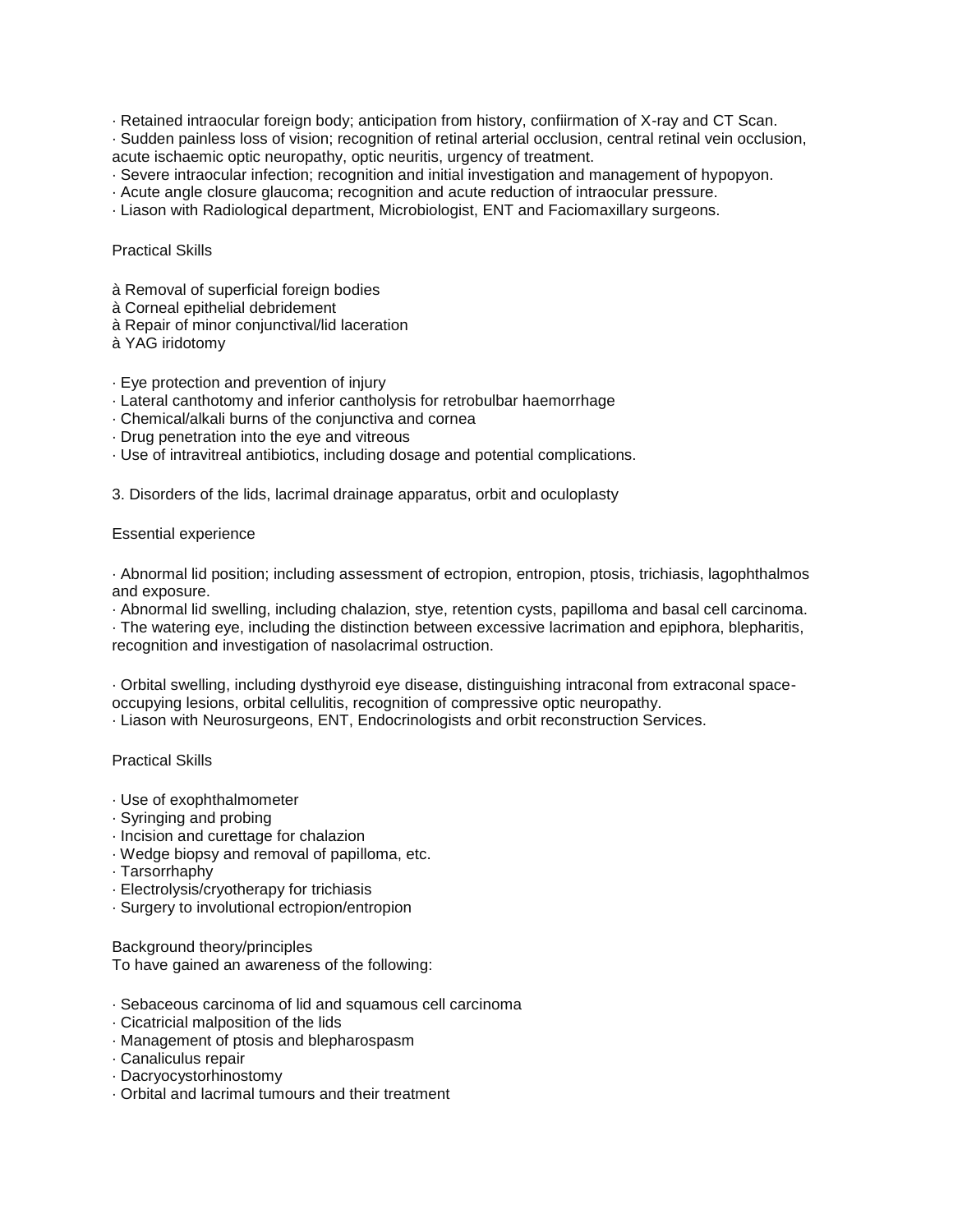- · Inflammatory orbital and lacrimal diseases and their treatment
- · Paranasal sinus disease
- · Use of radiographs, MRI, CT scan
- · Enucleation, evisceration and fitting of prosthesis
- · Exenteration

4. External eye disease, sclera, cornea and anterior area

Essenstial experience

· Infectious external disease, including viral, bacterial and chlamydial conjunctivitis.

· The dry eye, including symptoms, assessment of reduced tear production and tear film stability and treatment.

· Allergic and atopic eye disease recognition and management.

· Corneal ulceration from viral and bacterial disease, marginal keratitis.

· Complications of contact lens wear.

· Corneal oedema, opacity and ectasia, indications for corneal transplantaion, standards of care in donor eye procurement, signs of corneal graft rejection and other complications.

· Epislceritis, recognition and management.

· Anterior uveitis, including classification, differential diagnosis, systemic associations, investigations and treatment.

· Liaison with microbiology, immunology.

# Practical skills

- · Conjunctival sampling and corneal scraping for microbiological investigations.
- · Pachometry for corneal thickness.
- · Keratometry and Placido's disc.
- · Removal of corneal sutures.
- · Retrieval of donor eyes for transplantation (5)

Background theory/principles

Acanthamoeba keratitis and fungal keratitis

- · Cicatricial conjunctival disease.
- · Punctal occlusion
- · Corneal topography and specular microscopy
- · Corneal stromal dystrophies, interstitial keratitis.
- · Corneal biopsy, indications.
- · Chemical injury of the cornea and conjunctiva.
- · Therapeutic contact lenses and their complications.
- · Corneal transplantation, immunology of rejection.
- · Limbal stem cell transplantation.
- · Autoimmune corneal and scleral disease including peripheral ulcerative keratitis.
- · Use of immunosuppressive therapies.
- · Management of pterygium.
- · Conjunctival and uveal tumours.
- · Aniridia and other dysgenesis.
- · Fuch's heterochromic cyclitis.

5. Optics and refraction, contact lens and low vision aids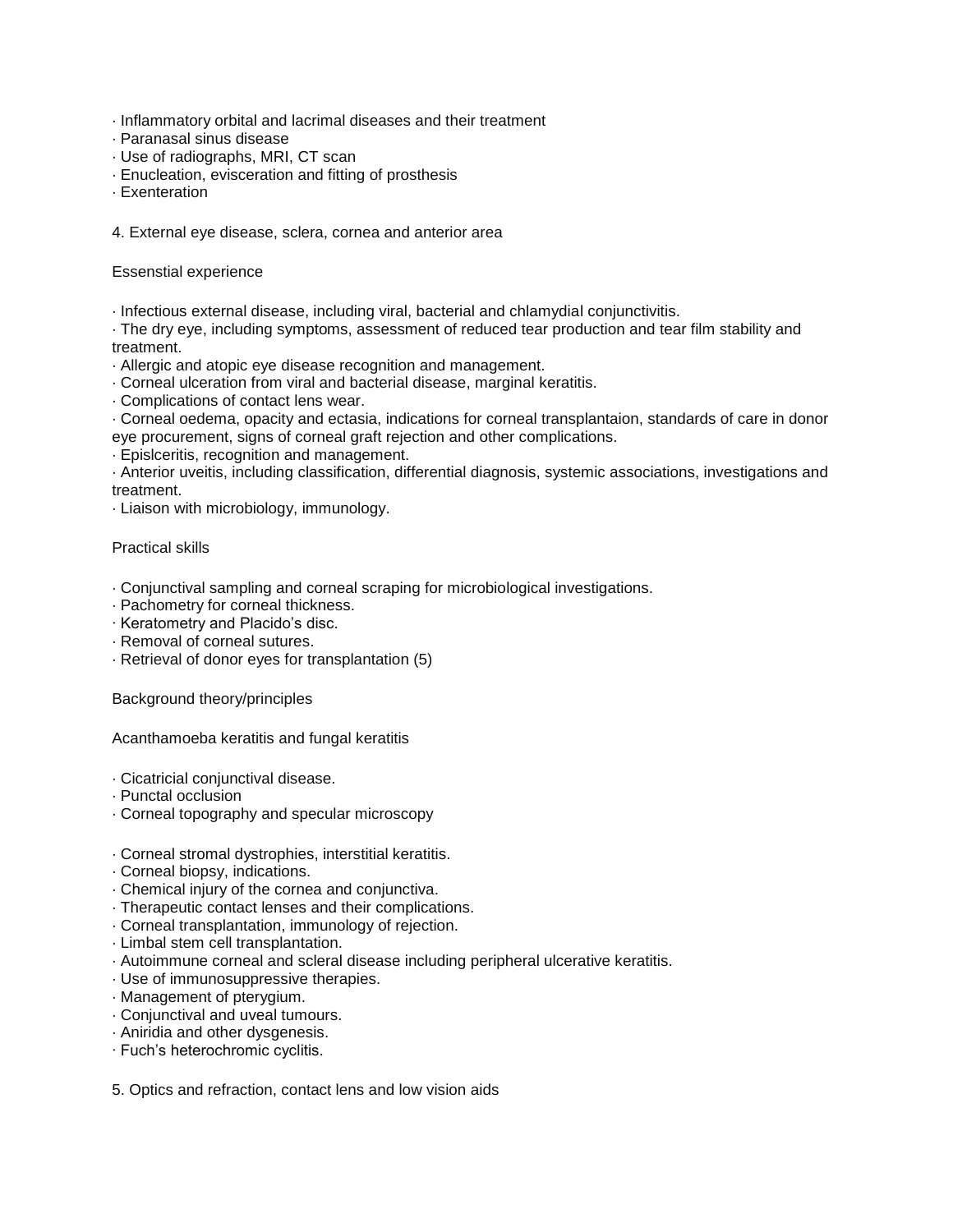- · Ametropia, including hypermetropia, myopia, astigmatism and their complications.
- · Accommodation problems, including spasm and presbyopia.
- · Knowledge of contact lens fitting, indications, management and complications.
- · Low vision aids services and rehabilitation of a low vision patient.

#### Practical Skills

To have undertaken (under supervision until proficient) the following:

- · Retinoscopy with trial lenses and subjective refraction.
- · Correction of refractive error by spherical, cylindrical and multi-focal lenses.
- · Lens neutralisation and use of focimeter.

Background theory/principles

To have gained an awareness of the following:

- · Basis of spectacle intolerance from poor dispensing or defective prescription.
- · Use of log MAR charts in assessment of acuity.
- · Alternatives to capsular IOL fixation.
- · Combined cataract and glaucoma/corneal transplantion surgery.
- · Ectropia lentis and Marfan's syndrome.
- · Contact lenses and refractive surgery.
- · Therapeutic contact lenses.
- · Fluidics and ultrasonics.
- · Intraocular lens design and biomaterials.
- 6. Disorders of lens and glaucoma

Essential topics/experience To have become familiar with the following:

· Lens opacifications, including types of cataract, relationship of opacity to symptoms, contributiion to visual loss in co-morbidities, systemic associations, cataract surgery and its complications.

- · Pseudoexfoliation of the lens capsule, including its recognition and significance.
- · Calculation of intraocular lens power, according to the patient's needs.
- · Glaucomatous optic neuropathy, recognition and investigation.
- · Glaucoma suspects, including ocular hypertension.
- · Rubeotic glaucoma recognition, differential diagnosis and management.
- · Hypotensive agents, topical and systemic drugs affecting intraocular pressure and their complications.
- · Glaucoma drainage surgery, indications, complications and their treatment.
- · Hypotony, including its causes and consequences.

## Practical Skills

To have undertaken (under supervision until proficient) the following:

- · Applanation tonometry
- · Assessment of peripheral and central anterior chamber depth, including pachymetry.
- · Assessment of irido-corneal angle structures by gonioscopy.
- · Methods of optic disc cup measurement.

· Visual field testing, including Goldmann/kinetic perimetry and automated static perimetry.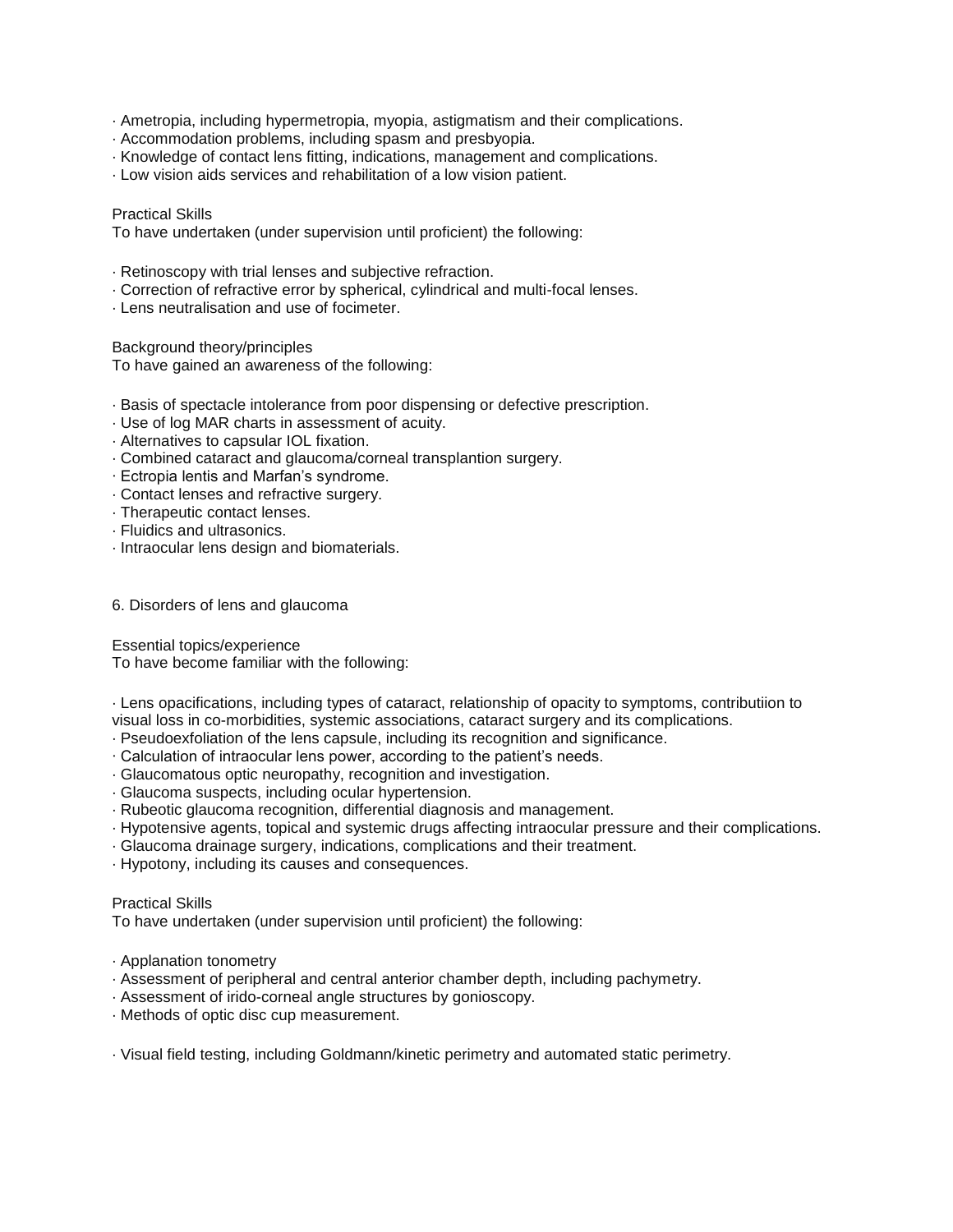Background theory/principles

To have gained an awareness of the following:

· Risk factors for primary open-angle and normal-tension glaucoma

· Other secondary glaucomas, including phacolytic, pigmentary, erythroclastic, pseudo-exfoliative and silicone-oil glaucomas.

- · Posner Schlossman syndrome.
- · Chronic closed angle glaucoma.
- · Malignant glaucoma
- · Tonopen, Perkins and non-contact tonometry.
- · Scanning laser ophthalmoscopy and nerve fibre layer analysis
- · Argon laser trabeculoplasty
- · Prevention of glaucoma bleb failure e.g. using anti-metabolites
- · Drainage tubes and stents.
- · Cycloablation.

7. Vitreoretinal disorders

Essestial topics/experience To have become familiar with the following:

· Diagnosis and management of anterior, intermediate and posterior uveitis

- · Flashes and floaters, complications of posterior vitreous detachment and recognition of retinal tears.
- · Vitreous haemorrhage, from retinal tears or neovascularization initial management.

· Retinal detachment, classification, predisposition, recognition and urgency of treatment, recognition of proliferative vitreoretinopathy.

· Diabetic retinopathy, classification, screening strategies, management.

· Hypertensive and arteriosclerotic retinopathy, including macroaneurysms and branch retinal vein occlusion.

· Retinal vascular occlusions, recognition of ischameic and exudative responses, rubeosis.

· Macular diseases, including recognition of age – related maculopathy, subretinal neovascularization,

cystoid macular oedema, macular hole, related symptomatology and urgency of treatment.

· Fluorescein angiography, indications, complications and interpretation.

Practial Skills

To have undertaken the following:

Slit lamp examination and the use of various contact and non contact fundus lenses

· Scleral indentation with indirect ophthalmoscopy.

· Retinal drawing

· Cryopexy and laser (via slit-lamp and indrect ophthalmoscope delivery systems) for retinal tear.

## Background Theory/Principles

To have gained an awareness of the following:

- · B-Scan ultrasound for opaque media.
- · Vitreoretinal surgery, including closed intraocular microsurgery, scleral buckling and internal tamponade.
- · Intraocular foreign body, complications and management.
- · Other vasoproliferative vitreoretinopathies including sickle cell retinopathy, retinopathy of prematurity,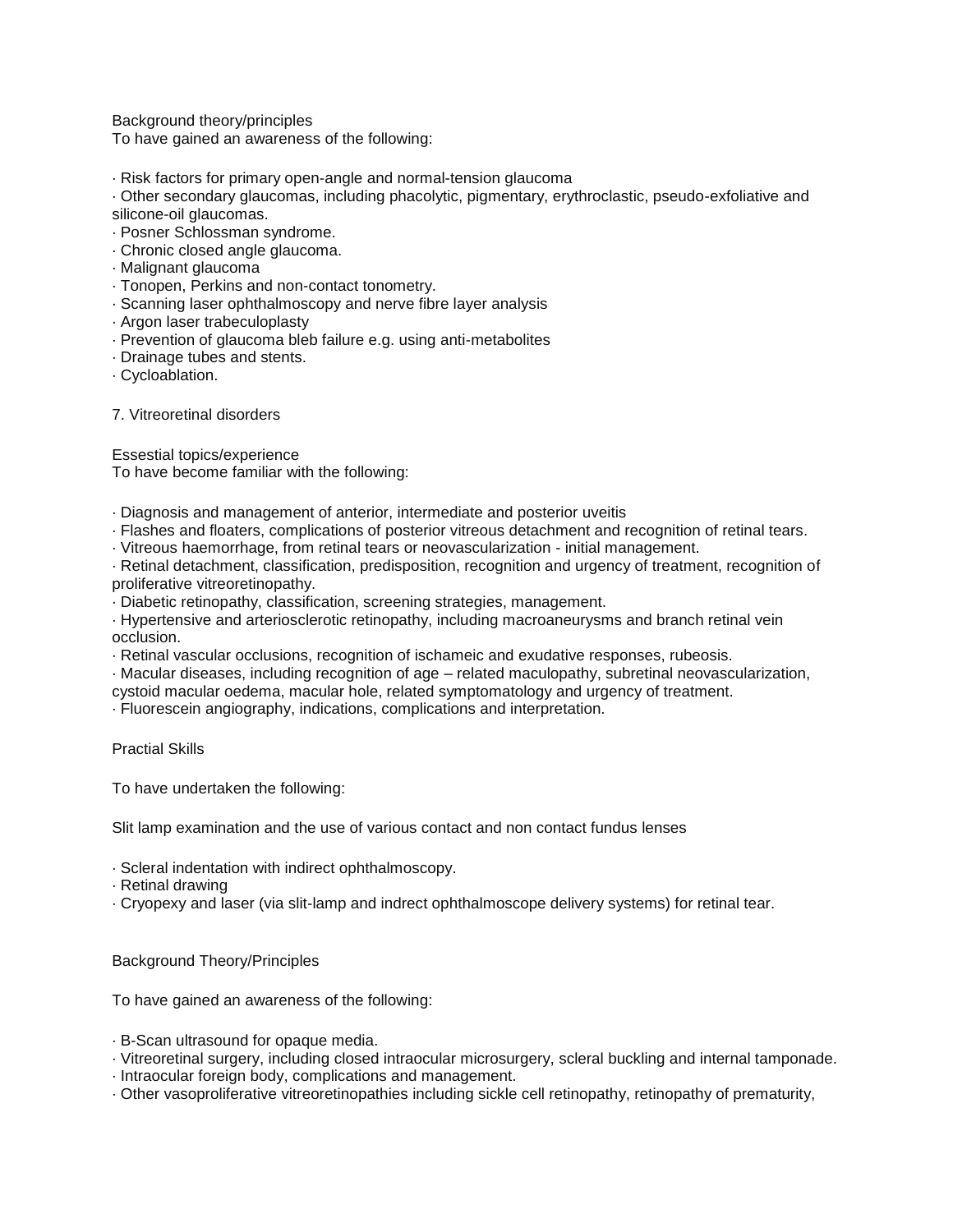Eales' disease.

- · Genetic vitreoretinal disease-Stickler syndrome, X-linked retinoschisis.
- · Asteroid hyalosis
- · choroido-retinal coloboma

Background Theory/Principles To have gained awareness of the following:

- · fundus imaging including scanning laser ophthalmoscopy.
- · Indocyanine green angiography.
- · Electro diagnostic tests and dark adaption.
- · Genetic retinal disease, retinal dystrophies, retinoblastoma.
- · differential diagnosis and treatment of malignant melanoma.
- · Macular laser photocoagulation, principles and laser safety.
- · Toxic maculopathy and central serous retinopathy.
- · Intraocular lymphoma.
- · Intermediate and posterior uveitis, toxoplasmosis, toxocara and sympathetic ophthalmia, retianl vasculities.
- · Coats' disease, other telangiectais and the retinal phakomatoses.
- · AIDS-related opportunistic infections and anti-AIDS treatment

8. Disorders of the optic nerve and visual pathways-Neurophthalmology

Essential topics/experience

To have become familiar with the following:

· Swollen optic disc, differential diagnosis, recognition and evaluation of papilloedema, ischaemic optic neuropathy (arteritic and non-arteritic), acute optic neuritis and congenital optic disc anomalies.

· The atrophic optic disc, recognition and differential diagnosis, clinical evaluation of optic nerve function.

· Visual pathway disorders, identification of site and nature of lesion from history, examination and investigations, transient ischaemic attacks.

· Examination of cranial nerve plasies particularly III, IV, VI, VII and V nerve

Practical Skills

To have undertaken (under supervision until proficient) the following:

- · Goldmann visula fields
- · Examination of the cranial nerves
- · Temporal artery biopsy

Background theory/principles To have gained an awareness of the following:

- · Benign intracranial hypertension
- · Compressive optic neuropathy
- · Optic nerve glioma
- · Chiasmal lesions
- · Visual evoked responses
- · Neuro-imaging including CT, MRI and carotid doppler
- · Carotid endarterectomy
- · Multiple sclerosis and its ophthalmic manifestations
- · Higher cortical dysfunction, including the visual agnosias.